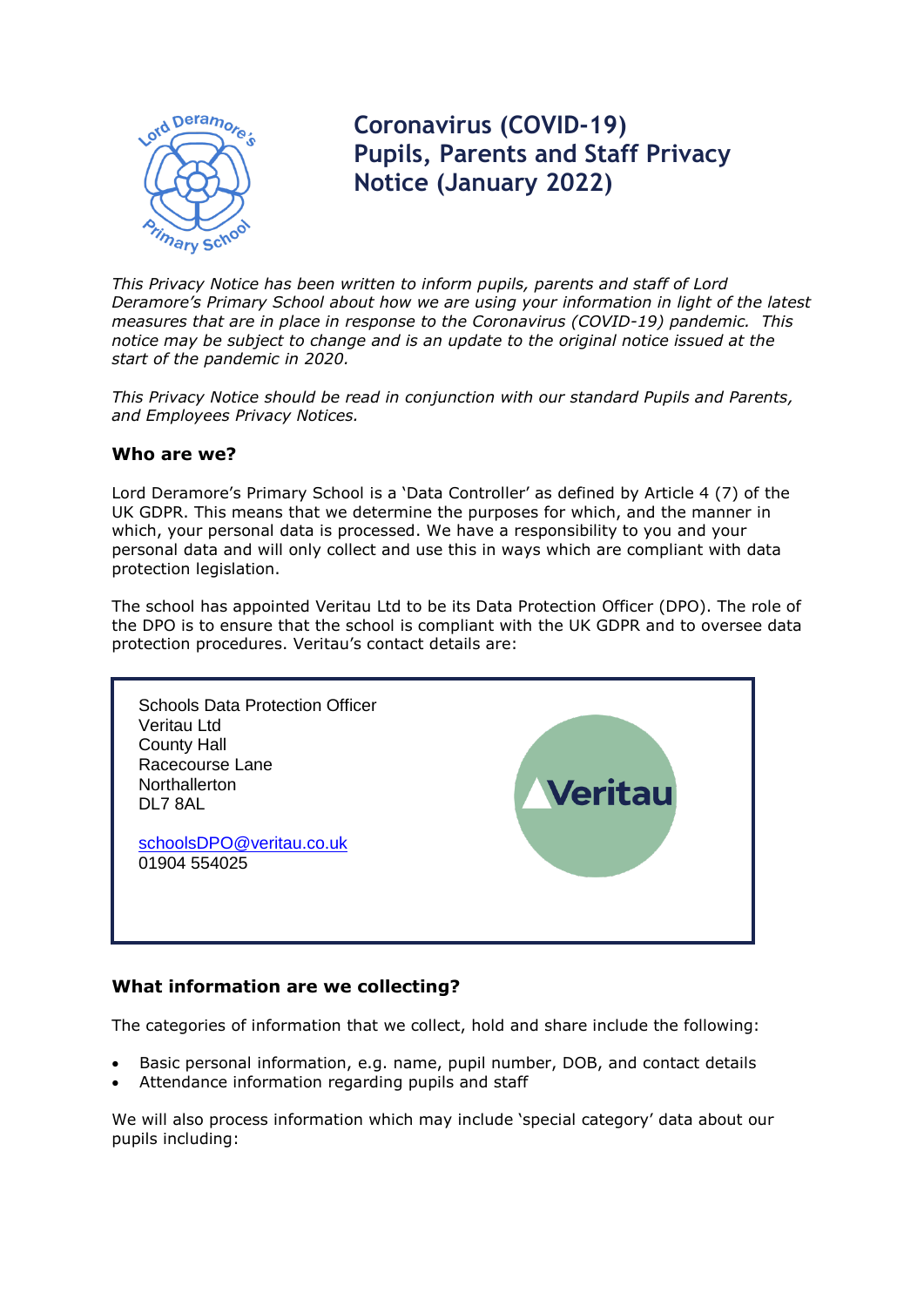Relevant medical information about pupils and staff, e.g. results of any testing and the reporting of positive cases.

## **Why do we process your personal data?**

We are processing this information to facilitate the provision of education during the pandemic.

This involves:

- Processing pupil related information to facilitate their learning and meet any care requirements that they have.
- Processing the information of staff members to enable resource management.

Any personal data that we process about our pupils, parents or staff for these purposes is done so in accordance with Article 6 and Article 9 of the UK GDPR:

Article 6 (d) public task as supported by the Education Act 2002 for maintained schools (Section 175) or Non Maintained Schools Regulations 1999 for non-maintained schools (Section 3).

Article 9.2(i) of the UK GDPR, where it is in the public interest on public health grounds. This data is processed under the obligations set out in public health legislation including Regulations 3(1) and (4) of the Health Service (Control of Patient Information) Regulations 2002 (COPI) which allows the sharing of data for COVID-19 related purposes where carried out by a health care professional or someone operating under an equivalent duty of confidentiality.

Please refer to our standard Pupils and Parents and Employees Privacy Notices for further information about the lawful bases we rely upon to process your data.

## *COVID-19 Lateral Flow Testing*

From January 2021, the school has been taking part in voluntary COVID-19 testing of staff. This is referred to as lateral flow testing or asymptomatic testing.

#### *NHS Test and Trace*

All UK schools have an obligation to respond appropriately to the Government's advice regarding coronavirus. In order to aid the Government in fighting COVID-19, keep everyone safe and maintain attendance within the school setting, the school will take part in the NHS Test and Trace service.

If there is a suspected or confirmed case of COVID-19 then we may be required to share staff, students, parents and visitor's personal data with NHS Test and Trace, who act as a Data Controller in their own right.

The information will be transferred to DHSC, who will share this with the NHS and GPs. PHE and the Local Government will use this information for wider COVID-19 testing and tracing activities, as well as statistical and research purposes.

This information may include:

- Your full name
- Your date of birth
- Your contact details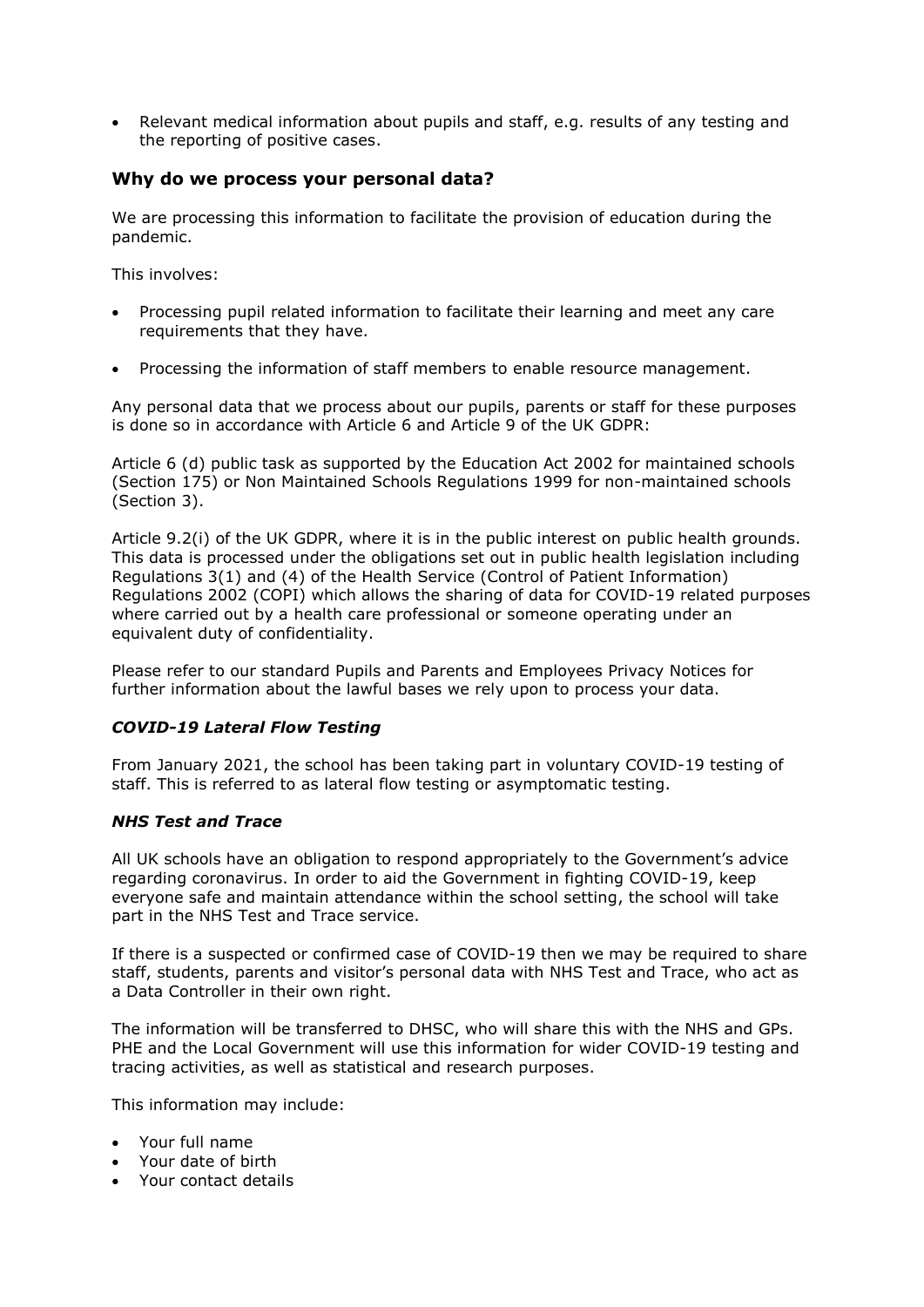• Relevant medical information

We will keep a record of any information shared.

If the NHS Test and Trace service contacts you, the service will use text messages, email or phone.

For more information about the service please see the Government guidance and Public Health England's privacy notices:

<https://www.gov.uk/guidance/nhs-test-and-trace-how-it-works> <https://contact-tracing.phe.gov.uk/help/privacy-notice>

## **Who do we obtain your information from?**

Much of the information we process will be obtained directly from you. We will also process information received from:

- Department for Education (DfE)
- Local Education Authority
- Local Public Health services

## **Who do we share your personal data with?**

In addition to the Test and Trace requirements to share data, we are obliged to share attendance data with the Department for Education during this time. Some or all of the following information may be shared:

- The names of all children who are in attendance on each day
- The number of children or staff members that are ill, isolating, shielding and whether there is a suspected or confirmed case of COVID-19.
- The number of children or staff members who have been asked to self-isolate by the NHS Test and Trace system.

For further details about who we share information with, please see our full Pupil and Parents and Employees Privacy Notices.

## **How long do we keep your personal data for?**

We will only retain your data for as long as it is necessary to do so; or where a retention has been specified within the legislation.

For further details about retention of your data, please refer to our full Pupils and Parents and Employees Privacy Notices.

## **What rights do you have over your data?**

Under the UK GDPR data subjects have the following rights in relation to the processing of their personal data:

- to be informed about how we process your personal data. This notice fulfils this obligation
- to request access to your personal data that we hold, and be provided with a copy of it
- to request that your personal data is amended if inaccurate or incomplete